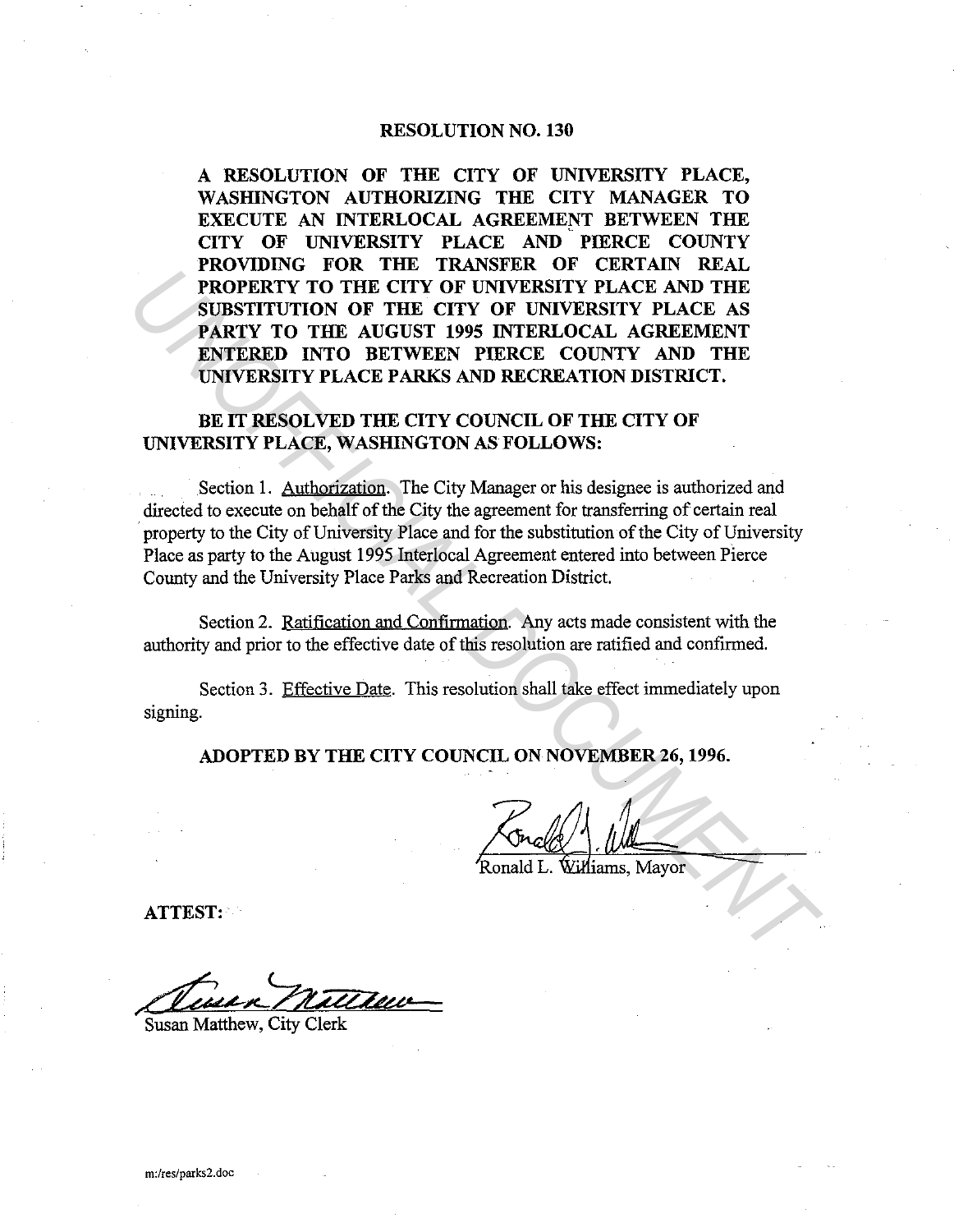**An Interlocal Agreement Between the City of University Place and Pierce County Providing for the Transfer of Certain Real Property to the City of University Place and the Substitution of the City of University Place as Party to the August 1995 Interlocal Agreement Entered Into Between Pierce County and the University Place Parks and Recreation District.** 

THIS AGREEMENT is entered into this day by and between the CITY OF UNIVERSITY PLACE , a municipal corporation of the State of Washington (hereinafter "City") and PIERCE COUNTY, a political subdivision of the State of Washington (hereinafter "County").

WHEREAS, the University Place Parks and Recreation District (hereinafter "Park . District") was established in 1978 pursuant to RCW 36.69 to provide park and recreation services within the then unincorporated area of Pierce County known as University Place; and THIS AGREEMENT is entered into this day by and between the CITY OF UNIVERENTY PLACE, a municipal corporation of the State of Washington (hereinafter "County").<br>
"City") and PIERCE COUNTY, a political subdivision of the Sta

WHEREAS, the City incorporated pursuant to RCW 35.02 and commenced operations as a city on August 31, 1995, in an area which was previously unincorporated Pierce County; and

WHEREAS, the City and the Park District have entered into Joint Resolution No. 109, dated August 1996, providing for the transfer of Park District services, including Park District assets and liabilities, to the City, and have entered into an Interlocal Agreement dated November<sub>, 1996</sub>, in order to carry out this Resolution; and

WHEREAS, the County seeks to cooperate with the City and the Park District and to facilitate the aforementioned transfers; and

WHEREAS, the County has conveyed and quit claimed its interest in certain real property, commonly known as Morrison Pond, to the Park District; and

WHEREAS, the County has reversionary interests in certain real property, commonly known as Sunset Terrace and Colgate Park, which have been deeded to the Park District; and

WHEREAS, the County holds title to certain real property, commonly known as Curran Apple Orchard, a portion of which is to be transferred to the Park District in the future pursuant to an Interlocal Agreement dated August 1995, entered into between the County and the Park District; and

WHEREAS, the County and the Park District are parties to an Interlocal Agreement dated August 1995 respecting the joint ownership, management, operation, and maintenance of the Curran Apple Orchard for park and recreation purposes; and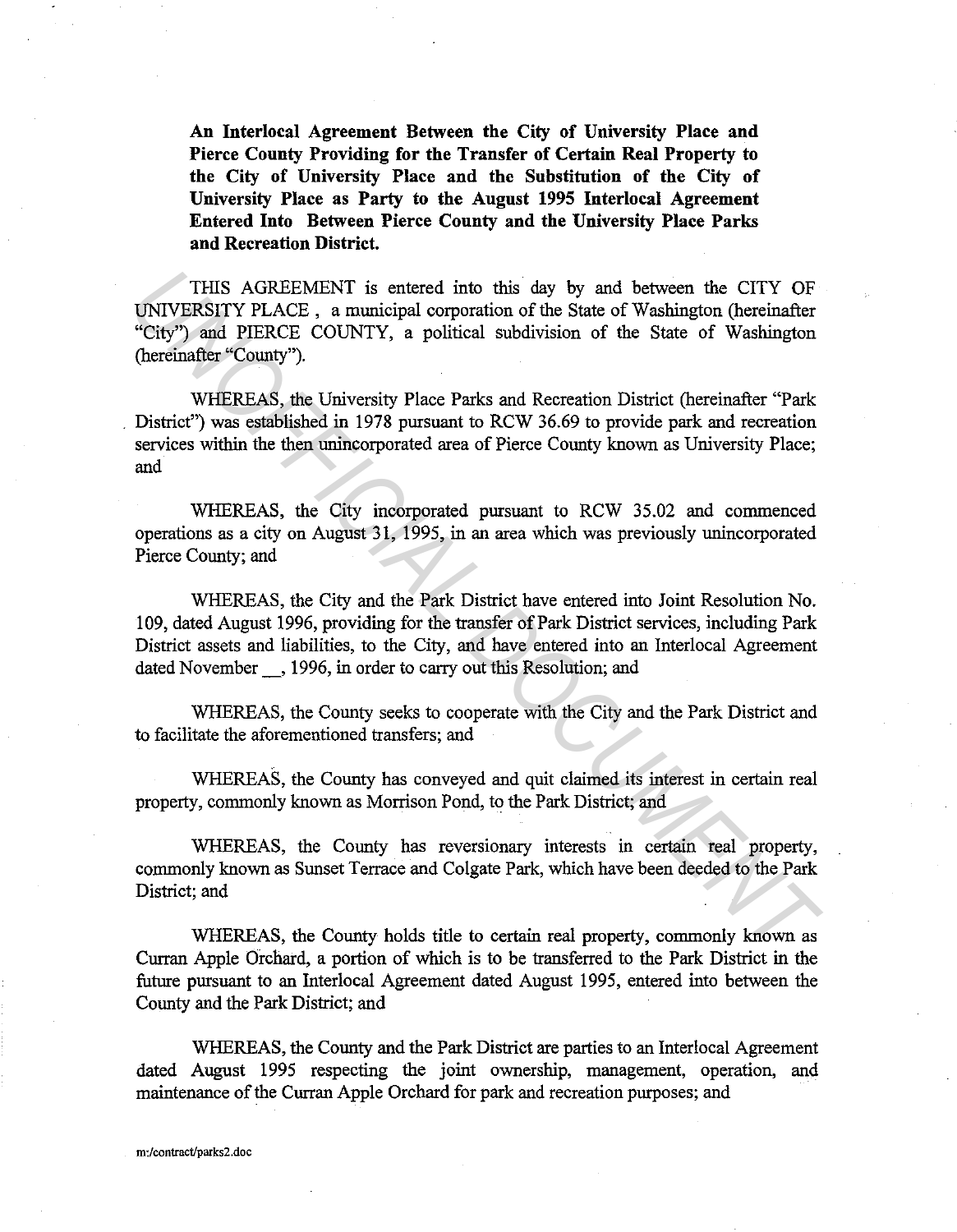WHEREAS, the parties believe that the orderly transfer of Park District services, assets, and liabilities to the City is best effectuated by quit claiming Park District interests in the aforementioned real property to the City; and

WHEREAS, the parties believe that the orderly transfer of Park District services, assets, and liabilities to the City is best effectuated by transferring all reversionary interests held by the County in the aforementioned real property to the City; and

WHEREAS, the parties believe that the orderly transfer of Park District services, assets, and liabilities to the City is best effectuated by substituting the City in place of the Park District as a party to the August 1995 Interlocal Agreement entered into between the Park District and the County; and

WHEREAS, the parties are authorized to enter into this agreement by virtue of RCW 39.34;

NOW THEREFORE, in consideration of the terms and conditions contained herein, it is mutually agreed by and between the City and the County as follows:

#### Section 1. Purposes.

The purposes of this Interlocal Agreement are (1) to provide for the transfer of ownership interests in certain real property from the Park District to the City; (2) to provide for the transfer of the County's reversionary interests in certain real property to the City; (3) to provide for the transfer of interests and obligations assumed; by the Park District regarding certain real property to the City; and (4) to provide for the substitution of the City in place of the Park District as party to the Interlocal Agreement entered into between the County and the Park District on August 1995. *UNARY INTERENTS*, the particle is believe that the orderly variate started by substitutive revices, assets, and liabilities to the City is best effectuated by substituting the City in place of the Park District as a party

Section 2. Duration.

The duration of this Interlocal Agreement shall be the time necessary to complete the transfers of property referenced in Sections 3, 4, 5, 6, 7, and 8 and to complete the substitution of parties referenced in Section 9.

Section 3. Transfer of ownership interests in real property deeded to the Park District by the County.

The County hereby authorizes the substitution of the City in place of the Park District with regard to all right, title, and interest in certain real property, commonly known as Morrison Pond, assumed by the Park District pursuant to the quit claim deed recorded in the Pierce County Auditor's files as No. 9510120256. (Exhibit 1).

Section 4. Transfer of reversionary interests held by the County regarding certain real property owned by the Parks District (Sunset Terrace).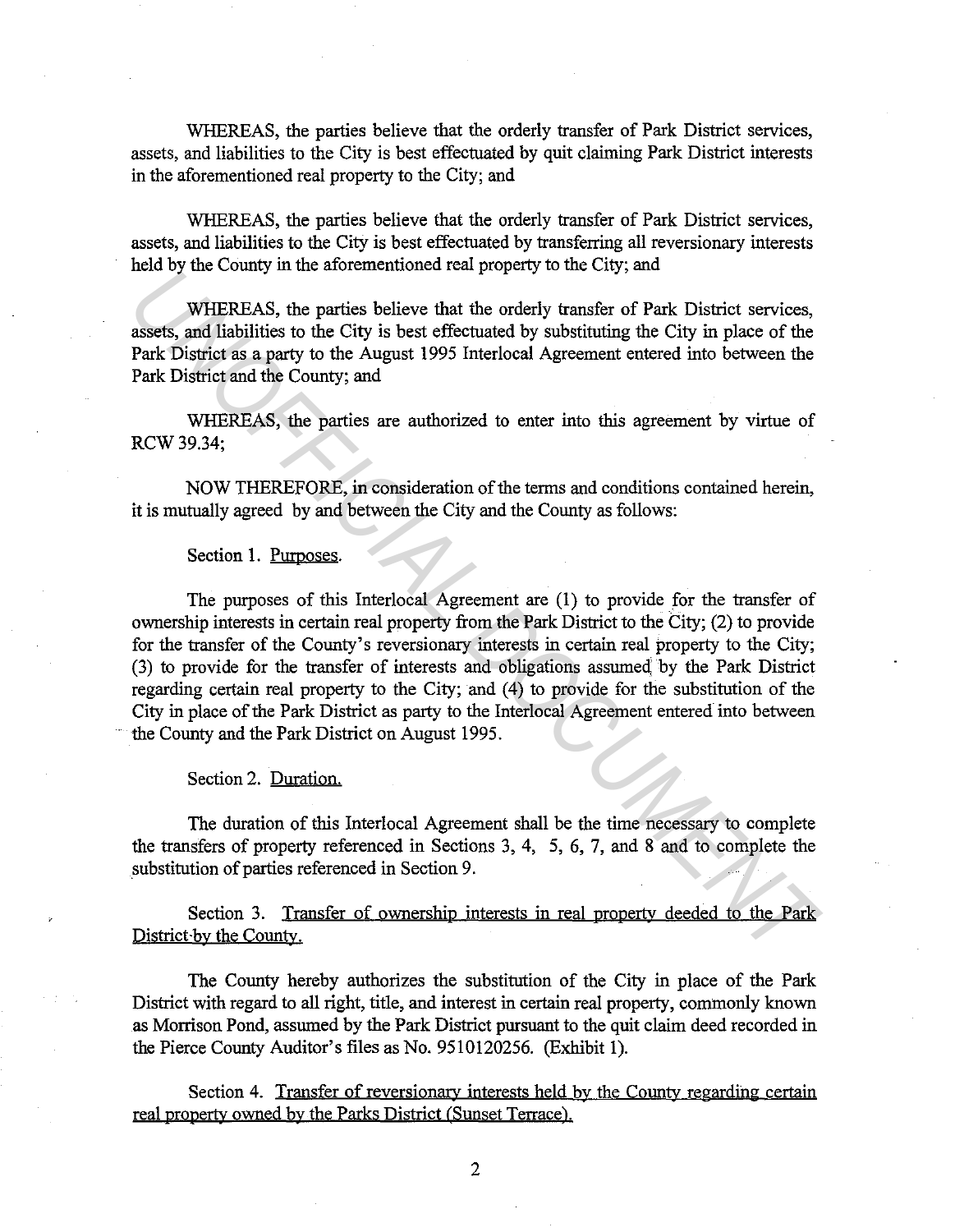The County hereby conveys and quit claims to the Park District all right, title, and interest, and releases any reversionary rights thereto, in the real property recorded in the Pierce County Auditor's files as No. 8302040250, commonly known as Sunset Terrace. (Exhibit 2)

Section 5. Transfer of reversionary interests held by the County regarding certain real property owued by the Parks District (Colgate Park).

The County hereby conveys and quit claims to the Park District all right, title, and interest, and releases any reversionary rights thereto, in the real property recorded in the Pierce County Auditor's files as No. 8302040251, commonly known as Colgate Park. (Exhibit 3)

Section 6. Transfer of ownership interests and obligations in certain real property held in trust by the County (Curran Apple Orchard).

The County hereby substitutes the City as a party to all right, title, interest, and obligation respecting certain real property, commonly known as Curran Apple Orchard, heretofore assumed by the Park District pursuant to the statutory warranty deed recorded in the Pierce County Auditor's files as No. 9507070268. (Exhibit 4).

Section 7. Substitution of the City in place of the Park District as party to the Interlocal Agreement entered into between the Park District and the County.

The County hereby authorizes the substitution of the City in place of the Park District as a party to the August 1995 Interlocal Conservation Futures Agreement entered into between the Park District and the County, which provides for the joint ownership, maintenance, operation, and management of Curran Apple Orchard for park and recreation purposes. (Exhibit 5). **The County Section 2.** *Unidate State Colume Section in the State and Colume Section in the County hereby conversy and quit claims to the Park District (Colgate Park).* **The County Auditor's files as No. 8302040251, commo** 

Section 8. Approval of execution of quit claim deeds.

The parties authorize execution of and recording of the following quit claim deeds to accomplish the transfer of interests in real property from the Park District to the City:

| -1. | Exhibit 6 | (Morrison Pond)       |
|-----|-----------|-----------------------|
| 2.  | Exhibit 7 | (Sunset Terrace)      |
| -3. | Exhibit 8 | (Colgate Park)        |
| 4.  | Exhibit 9 | Curran Apple Orchard) |

### Section 9. Authorization to allow execution of necessary documents.

The Parties agree that each shall execute all necessary documents to accomplish the purposes of this Interlocal Agreement, including a substitution of the City in place of the